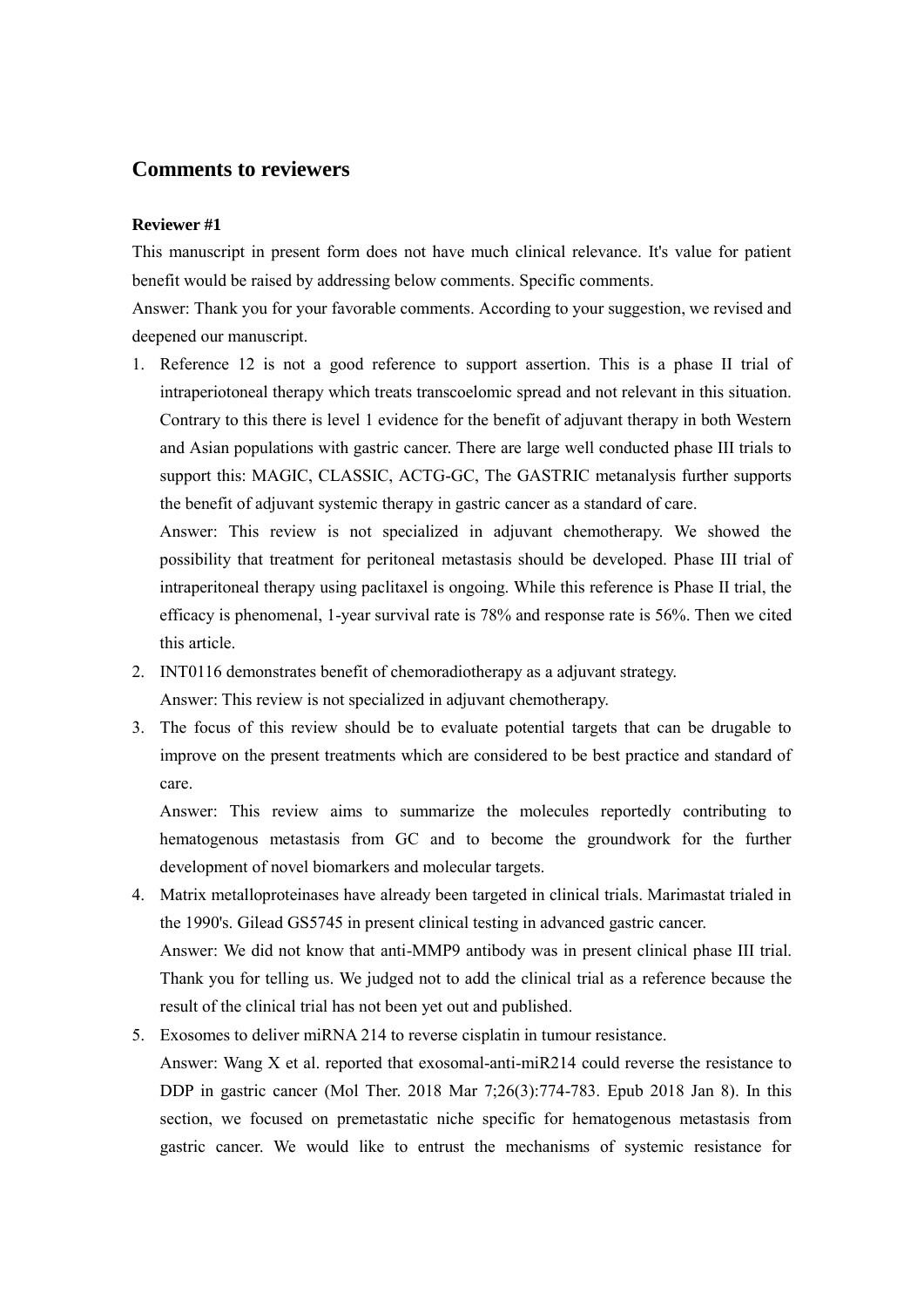chemotherapy to another review.

6. NFKB as target. Justification: Chemotherapy can elicit cellular stress that confers chemoresistance through NFKB.

Answer: According your useful suggestion, we added some sentences in NFKB section.

- 7. VEGF as target. Bevacizumab (AVAGAST study) and ramucirumab (RAINBOW and REGARD trials) proven in clinical management. Answer: According your suggestion, we added a sentences in VEGF-D section regarding with anti-VEGFR monoclonal antibodies.
- 8. IL6 antibodies available.

Answer: Anti-IL-6 monoclonal antibody, siltuximab was evaluated its efficacy and safety in phase I/II trial. Siltuximab was mainly used in hematopoietic tumors, and in solid tumors with very small number of patients. These trials did not include patients with gastric cancer. Then we did not mention anti-IL-6 antibody in this review.

9. Her2 targeting used routinely in metastatic gastric cancer with Her2 overexpression. ToGA trial of trastuzumab. Trial of lapatinib.

Answer: In HER2 section, we referred to the anti-HER2 monoclonal antibody.

10. Listing HIF targeting drugs available and where they are in clinical testing. Answer: According your suggestion, we added a sentences in HIF-1 $\alpha$  section regarding with HIF-1 $α$  inhibitors.

## **Reviewer #2**

Shimizu et al. reviewed the molecules reportedly contributing to hematogenous metastasis from gastric cancer and to become the groundwork for the further development of novel biomarkers and molecular targets. Comments This is an interesting review article. This manuscript is well-written. The authors provided the novel information for the molecular landscape specific for hematogenous metastasis from gastric cancer. The reviewer has no further comments and this review article can be accepted to publish.

Answer: We thank the favorable comments. We were encouraged to resubmit our manuscript to *World Journal of Gastrointestinal Oncology*.

## **Reviewer #3**

This work by Drs. Shimizu et al., have summarized molecules reportedly contributing to hematogenous metastasis from gastric cancer (GC), the authors intend to establish the landscape of molecules that specifically participate in metastasis in distinct secondary organs in GC, and hope this will lead to the development of novel biomarkers for patient stratification. Numerous published works have indicated various molecules that are involved in the processes of